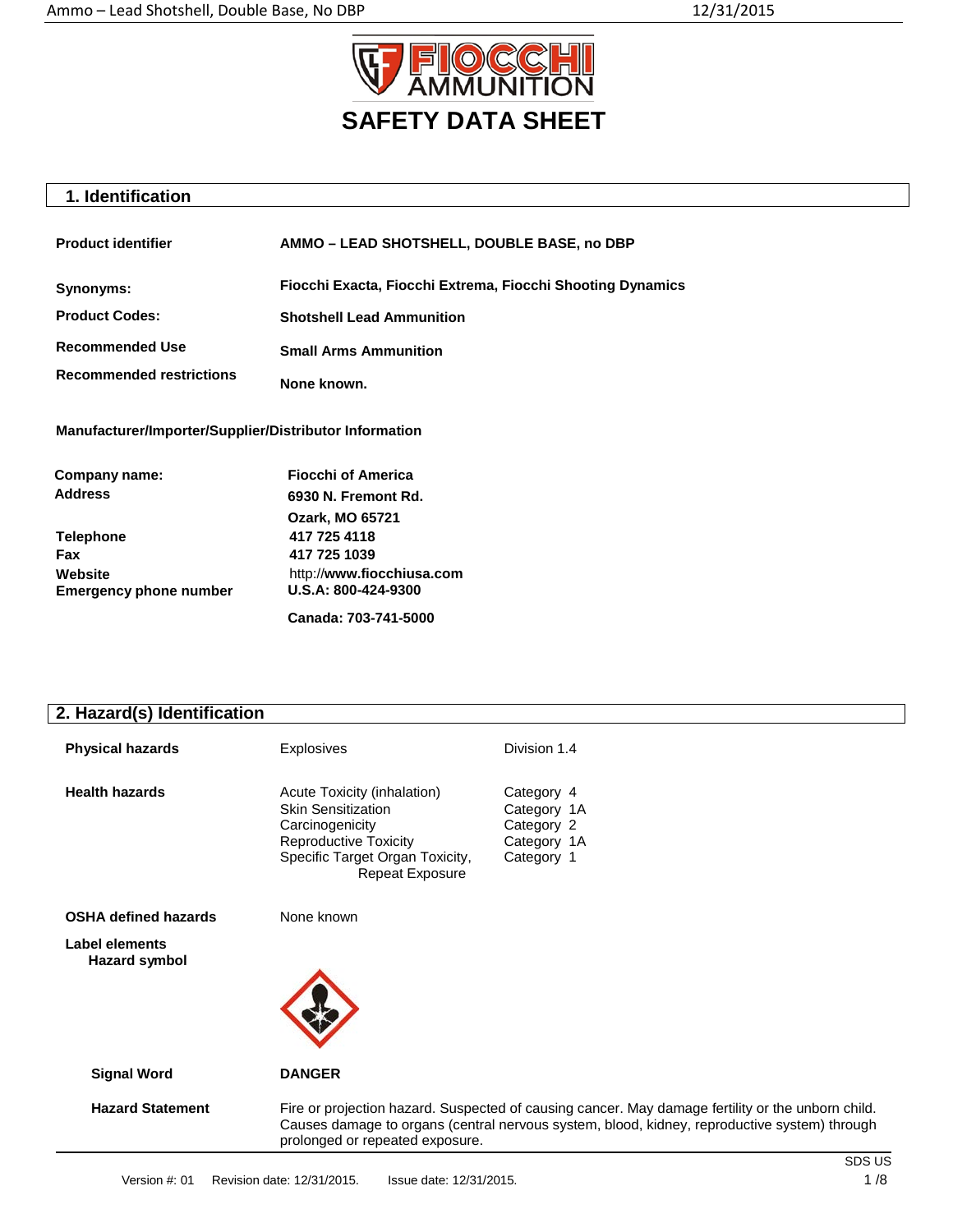| <b>Prevention</b>               | Do not handle until all safety precautions have been read and understood. Keep away from heat.<br>No smoking. Do not subject to shock. Wear eye protection. Do not breathe fumes. Wash hands<br>thoroughly after handling. Do not eat, drink or smoke when using this product.                              |
|---------------------------------|-------------------------------------------------------------------------------------------------------------------------------------------------------------------------------------------------------------------------------------------------------------------------------------------------------------|
| <b>Response</b>                 | If exposed, concerned or you feel unwell: Call a doctor or get medical attention. In case of fire:<br>Evacuate area. Fight fire with normal precautions from a reasonable distance                                                                                                                          |
| <b>Storage</b>                  | Store in accordance with applicable fire codes. Keep only in original packaging.                                                                                                                                                                                                                            |
| <b>Disposal</b>                 | Dispose of ammunition in accordance with local regulations                                                                                                                                                                                                                                                  |
| <b>Supplemental information</b> | The hazardous components of this product are encased and are not biologically available.<br>Therefore, some health hazards do not apply to the overall product. Decomposition products,<br>including lead, are released during the firing of cartridges. Use only outdoors or in a well-ventilated<br>area. |

#### **Precautionary statement**

## **3. Composition / Information on Ingredients**

| <b>Chemical Name</b> | <b>CAS Number</b> | %    |
|----------------------|-------------------|------|
| Lead                 | 7439-92-1         | 72.9 |
| Iron                 | 1309-37-1         | 7.38 |
| Nitrocellulose       | 9004-70-0         | 5.2  |
| Nitroglycerin        | 55-63-0           | 2.2  |
| Copper               | 7440-50-8         | 1.54 |
| Rosin                | 8050-09-7         | 0.3  |
| Lead Styphnate       | 15245-44-0        | 0.12 |

**Composition Comments** All concentrations are in percent by weight.

### **4. First Aid Measures**

| <b>Inhalation</b>   | Remove to fresh air. If symptoms occur, get medical attention.                                                    |
|---------------------|-------------------------------------------------------------------------------------------------------------------|
| <b>Skin contact</b> | Wash exposed skin with plenty of soap and water. Get medical attention if irritation or other symptoms occur.     |
| Eve contact         | Do not rub eyes. Flush eyes with plenty of water. If eye irritation develops and persists, get medical attention. |
| Ingestion           | Rinse mouth thoroughly with water. If symptoms develop get medical attention.                                     |

#### **Most important symptoms/effects, acute and delayed**

Fragments from fired ammunition can cause physical injury. When ammunition is fired or otherwise discharged, decomposition products may be absorbed by the digestive system and can result in both acute and chronic overexposure. Symptoms may include gastrointestinal irritation, nausea, vomiting and diarrhea. High concentrations of dust and/or fumes may irritate throat and respiratory system and cause coughing. Symptoms of chronic exposure to lead include anemia, visual and hearing disturbances, headache, memory loss, fatigue, muscle weakness, tremors, and convulsions. Ingestion of ammunition can cause irritation to the digestive system, and possibly other unknown health effects. Nitroglycerin may cause a drop in blood pressure, headache, cyanosis and mental confusion.

#### **Indication of immediate medical attention and special treatment needed**

Provide general supportive measures and treat symptomatically.

#### **General information**

In case of accident or if you feel unwell, seek medical advice immediately. Ensure that medical personnel are aware of the material(s) involved.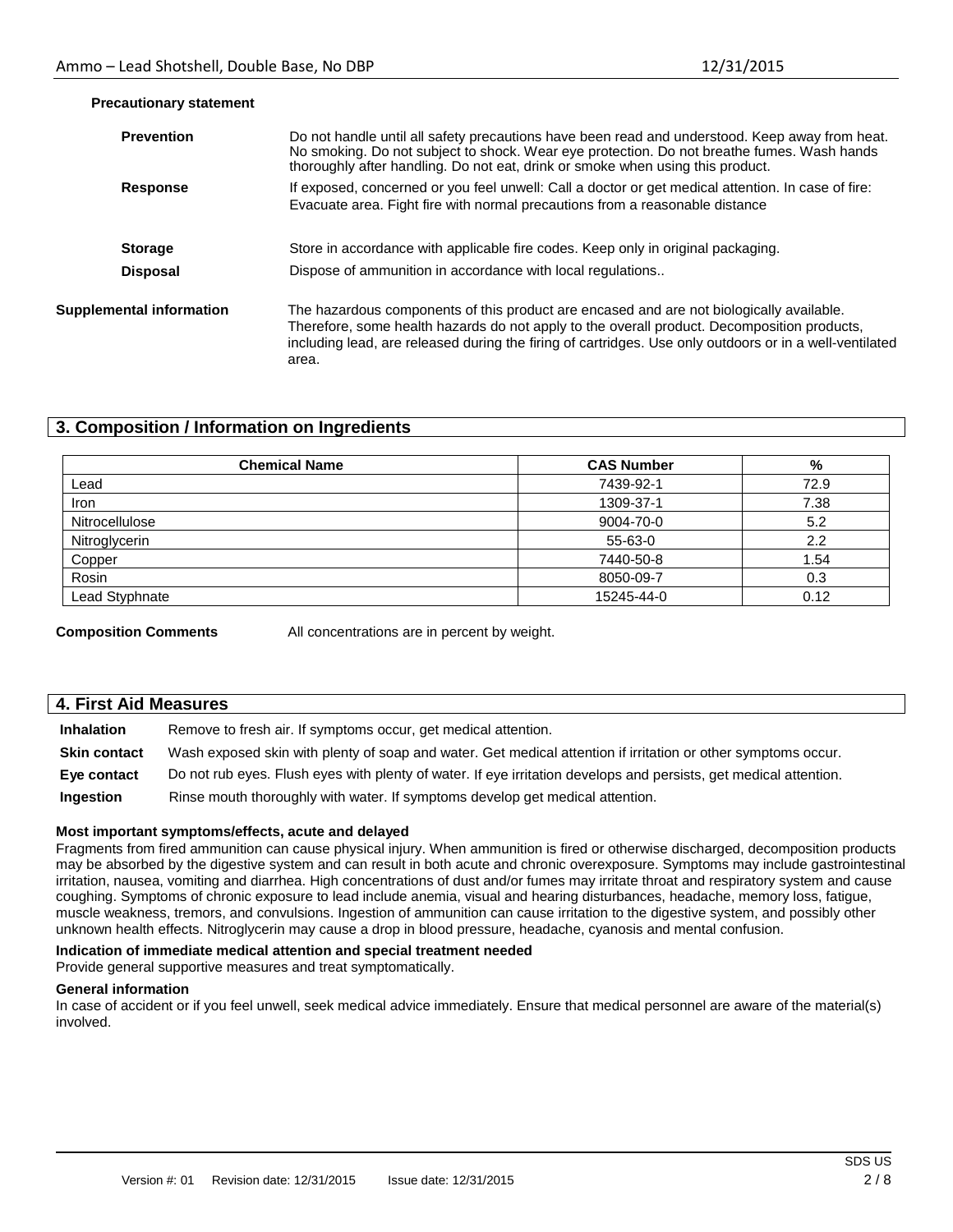## **5. Fire-Fighting Measures**

| Suitable extinguishing media                  | Straight water stream; Water fog; Class A foam.                                                                                                                                                                                                                                                                                                                                                                                                                                                                                                                                                                                                                                                                                 |  |
|-----------------------------------------------|---------------------------------------------------------------------------------------------------------------------------------------------------------------------------------------------------------------------------------------------------------------------------------------------------------------------------------------------------------------------------------------------------------------------------------------------------------------------------------------------------------------------------------------------------------------------------------------------------------------------------------------------------------------------------------------------------------------------------------|--|
| Unsuitable extinguishing media                | None.                                                                                                                                                                                                                                                                                                                                                                                                                                                                                                                                                                                                                                                                                                                           |  |
| Specific hazards arising from<br>the chemical | May ignite if heated to 250°F (121°C) causing projection of metal fragments. Mass<br>explosion will not occur. Hazardous chemical and toxic by-products from chemical<br>decomposition may be formed during fire. These products vary depending on fire conditions<br>and other combustibles present during fire. These may include smoke, carbon monoxide,<br>carbon dioxide, oxides of nitrogen and lead fumes. Complete ventilation of structure is<br>recommended.                                                                                                                                                                                                                                                          |  |
| Personal protective equipment                 | Self-contained breathing apparatus (SCBA) and full structural protective clothing should be<br>worn for any fire or exposure to heat. This includes, but is not limited to, protective coat,<br>pants, boots, firefighting gloves, SCBA with facepiece and helmet, protective hood and eye<br>protection. (NFPA 1971)                                                                                                                                                                                                                                                                                                                                                                                                           |  |
| Fire suppression guidance                     | Perform a risk assessment before engaging in offensive firefighting operations. Unless life<br>safety risk or significant risk of property loss is present, consider taking defensive posture,<br>protecting exposures and maintaining safe distance until material is consumed. For further<br>information see the video "Ammunition and the Fire Fighter" by the Sporting Arms and<br>Ammunition Manufacturers' Institute (SAAMI): www.youtube.com/watch?v=3SIOXowwC4c.                                                                                                                                                                                                                                                       |  |
| <b>Specific methods</b>                       | Evacuate personnel to a safe area according to pre-determined public protection zones.<br>Refer to pre-incident response and structural plans to determine if potential for involvement<br>of other hazardous materials. Direct water streams at product to reduce projectile hazard<br>from exploding cartridges. After the fire is controlled, heated products can still re-ignite and<br>project pieces of metal posing risk to fire-fighters. Full PPE including respiratory protection<br>should be worn during salvage, overhaul and fire investigation. Do not disturb the involved<br>area until the fire is completely extinguished and the product and packaging are allowed to<br>cool down to ambient temperatures. |  |

## **6. Accidental Release Measures**

#### **Personal precautions, protective equipment and emergency procedures**

Keep unnecessary personnel away. Eliminate all ignition sources. Wear appropriate personal protective equipment. Damaged ammunition can explode upon contact creating projectiles dangerous to eyes, ears and skin. For personal protection, see section 8 of the SDS.

## **Methods and materials for containment and cleaning up**

Sweep up spillage and collect in suitable container for disposal. For waste disposal, see section 13 of the SDS.

#### **Environmental precautions**

Avoid discharge into drains, water courses or onto the ground.

| 7. Handling and Storage              |                                                                                                                                                                                                                                                                                                                                                                                                                                                                                                                                                                                                                                                                              |
|--------------------------------------|------------------------------------------------------------------------------------------------------------------------------------------------------------------------------------------------------------------------------------------------------------------------------------------------------------------------------------------------------------------------------------------------------------------------------------------------------------------------------------------------------------------------------------------------------------------------------------------------------------------------------------------------------------------------------|
| <b>Precautions for safe handling</b> | Projectiles from fired ammunition can cause physical injury. Do not handle until safety precautions<br>have been read and understood. Do not subject to mechanical shock. Remove product from service<br>if any of the following conditions occur: corrosion, physical damage, exposure to oil or spray<br>lubricants. Provide appropriate exhaust ventilation. Do not breathe decomposition products. Lead<br>containing compounds are released during the firing of cartridges. Care should be taken to minimize<br>the potential exposure to lead. Do not taste or swallow. Wear appropriate personal protective<br>equipment. Observe good industrial hygiene practices. |
| <b>Conditions for safe storage</b>   | Store in original container. Keep container tightly closed. Store in a cool, dry, well-ventilated place<br>away from all sources of ignition. Store away from incompatible materials (see Section 10 of<br>the SDS).                                                                                                                                                                                                                                                                                                                                                                                                                                                         |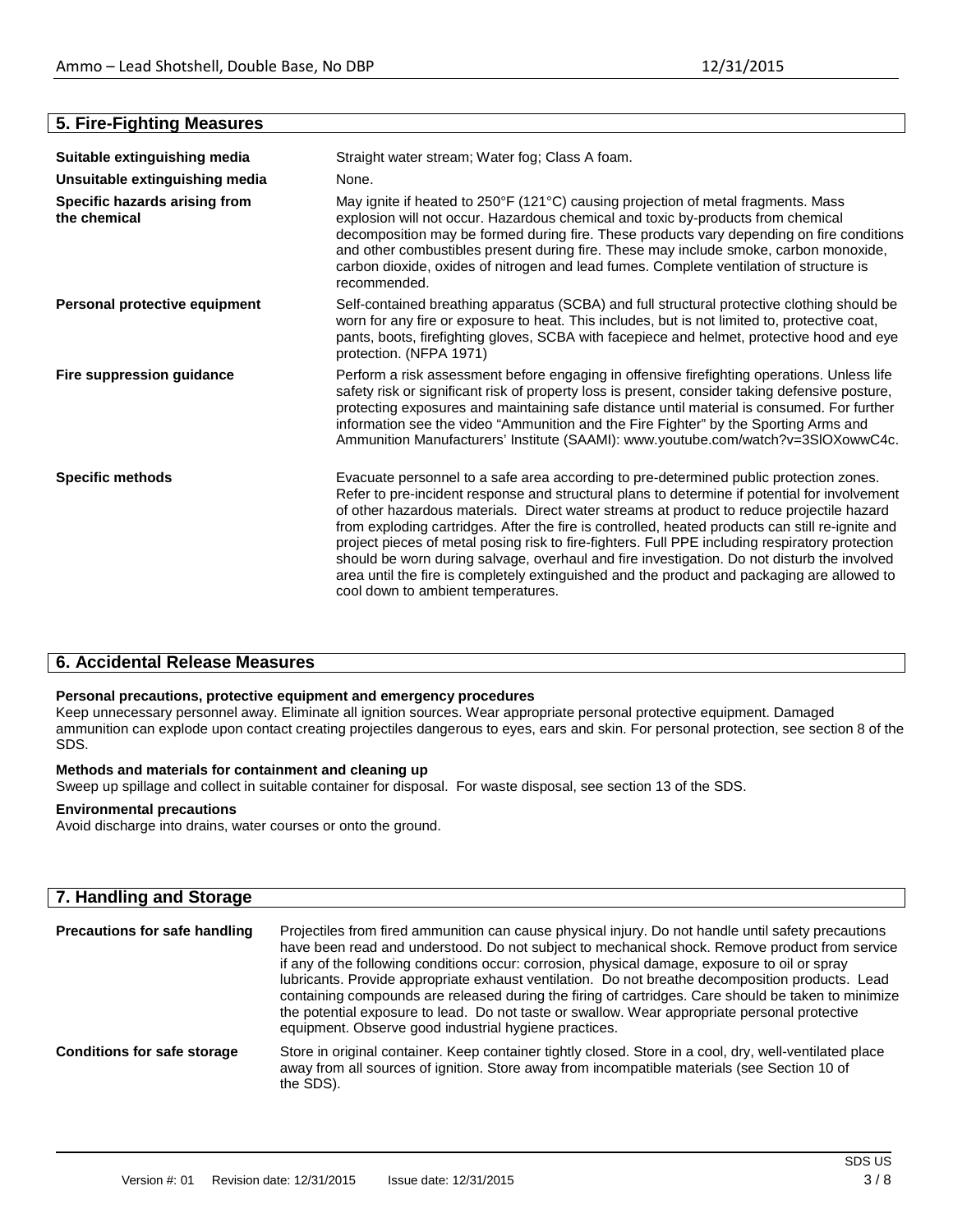## **8. Exposure Controls / Personal Protection**

#### **Occupational exposure limits**

| <b>Chemical Name</b> | <b>CAS Number</b> | <b>ACGIH TLV</b>                             | <b>OSHA PEL</b>                                             | <b>Other Information</b>                                                                                                                                       |
|----------------------|-------------------|----------------------------------------------|-------------------------------------------------------------|----------------------------------------------------------------------------------------------------------------------------------------------------------------|
| Lead                 | 7439-92-1         | 0.05 mg/m <sup>3</sup>                       | 0.05 mg/m <sup>3</sup>                                      |                                                                                                                                                                |
| Iron                 | 1309-37-1         | 5 mg/m <sup>3</sup> (respirable<br>fraction) | 10 mg/m $3$ (fume)                                          |                                                                                                                                                                |
| Nitrocellulose       | 9004-70-0         | None established                             | None established                                            |                                                                                                                                                                |
| Nitroglycerin        | 55-63-0           | $0.05$ ppm<br>*Skin Designation              | $0.2$ ppm<br>2.0 mg/m $3$<br>*OSHA limit applies to<br>skin | *Air sampling alone is<br>insufficient to<br>accurately quantitate<br>exposure. Measures to<br>prevent significant<br>cutaneous absorption<br>may be required. |
| Copper               | 7440-50-8         | $0.2 \text{ mg/m}^3$ (fume)                  | 0.1 mg/m <sup>3</sup> (fume)<br>1 mg/m $3$ (dust)           |                                                                                                                                                                |
| Rosin                | 8050-09-7         | *None established                            | *None established                                           | *Exposure by all routes<br>should be carefully<br>controlled to levels as<br>low as possible.                                                                  |
| Lead Styphnate       | 15245-44-0        | None established                             | None established                                            |                                                                                                                                                                |

#### **Biological limit values**

No biological exposure limits noted for the ingredient(s).

#### **Appropriate engineering controls**

Ensure adequate ventilation, especially in confined areas.

#### **Individual protection measures, such as personal protective equipment**

| <b>Eye/face protection</b>                      | Wear safety glasses with side shields (or goggles).                                                                                                                                                                         |
|-------------------------------------------------|-----------------------------------------------------------------------------------------------------------------------------------------------------------------------------------------------------------------------------|
| <b>Skin protection</b>                          | Wear appropriate protective clothing when cleaning equipment.                                                                                                                                                               |
| <b>Hand protection</b><br><b>Other</b>          | Wear protective gloves when cleaning equipment.                                                                                                                                                                             |
| <b>Respiratory protection</b>                   | Wear appropriate respiratory protection when cleaning equipment.                                                                                                                                                            |
| <b>General hygiene</b><br><b>Considerations</b> | Always observe good personal hygiene measures, such as washing after handling the material and before<br>eating, drinking, and/or smoking. Routinely wash work clothing and protective equipment to remove<br>contaminants. |

## **9. Physical and Chemical Properties**

| Appearance                   | Brass Plated Head and Plastic Casing of Varying Color |
|------------------------------|-------------------------------------------------------|
| <b>Physical state</b>        | Solid.                                                |
| <b>Form</b>                  | Casing.                                               |
| Color                        | Brass and Varying Plastic Case                        |
| Odor                         | None.                                                 |
| <b>Odor threshold</b>        | Not available.                                        |
| рH                           | Not applicable.                                       |
| Melting point/freezing point | Not applicable.                                       |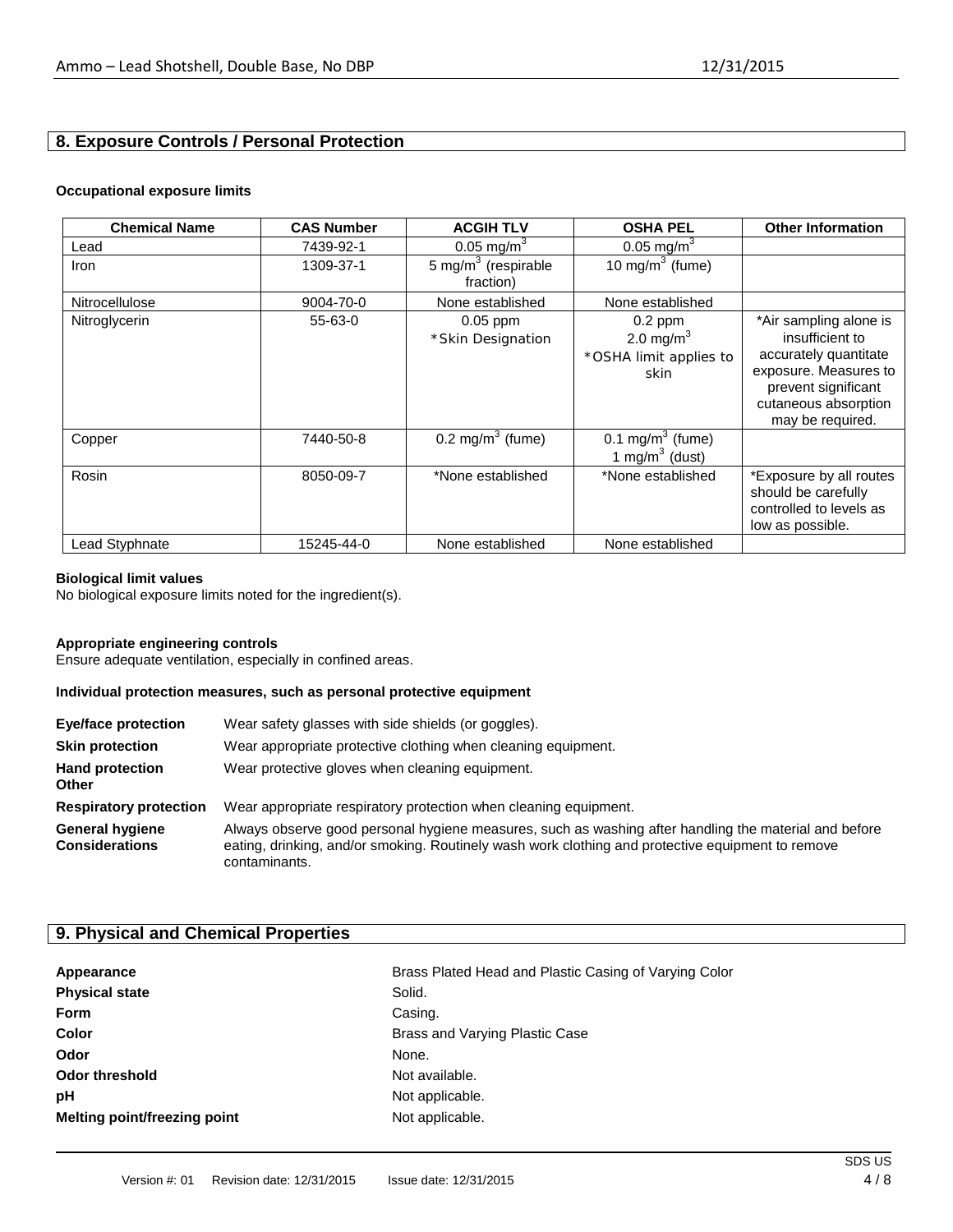| Initial boiling point / boiling range        | Not applicable.            |
|----------------------------------------------|----------------------------|
| <b>Flash point</b>                           | Not applicable.            |
| <b>Evaporation rate</b>                      | Not applicable.            |
| Flammability (solid, gas)                    | Fire or projection hazard. |
| Upper/lower flammability or explosive limits | Not applicable.            |
| Vapor pressure                               | Not applicable.            |
| Vapor density                                | Not applicable.            |
| <b>Relative density</b>                      | >1                         |
| Solubility(ies)                              | Not applicable.            |
| <b>Partition coefficient</b>                 |                            |
| (n-octanol/water)                            | Not applicable.            |
| <b>Auto-ignition temperature</b>             | 250°F / 121°C              |
| <b>Decomposition temperature</b>             | Not available.             |
| <b>Viscosity</b>                             | Not applicable.            |
|                                              |                            |

## **10. Stability and Reactivity**

| <b>Reactivity</b>                                   | May explode with friction, impact, heat, and low level electrical current. |
|-----------------------------------------------------|----------------------------------------------------------------------------|
| <b>Chemical stability</b>                           | Risk of explosion by shock, friction, fire or other sources of ignition.   |
| <b>Possibility of hazardous</b><br><b>Reactions</b> | Hazardous polymerization does not occur.                                   |
| <b>Conditions to avoid</b>                          | Heat, sparks, and flames. Avoid contact with incompatible materials.       |
| Incompatible materials                              | Strong acids, bases, and oxidizers.                                        |
| <b>Hazardous decomposition</b><br><b>Products</b>   | Carbon monoxide, carbon dioxide, oxides of nitrogen, lead fumes.           |

## **11. Toxicological information**

#### **Information on likely routes of exposure**

| <b>Inhalation</b>   | Fumes may irritate throat and respiratory system. Prolonged inhalation may cause chronic effects. |
|---------------------|---------------------------------------------------------------------------------------------------|
| <b>Skin contact</b> | Contact with decomposition products may cause skin irritation.                                    |
| Eye contact         | Contact with decomposition products may cause eye irritation.                                     |
| Ingestion           | Ingestion may cause gastrointestinal irritation.                                                  |

#### **Symptoms related to the physical, chemical and toxicological characteristics**

Projectiles from fired ammunition can cause wounds. When ammunition is fired or otherwise discharged, dust and/or fumes may be absorbed by the digestive system and can result in both acute and chronic overexposure. Symptoms may include gastrointestinal irritation, nausea, vomiting and diarrhea. High concentrations of dust and/or fumes may irritate throat and respiratory system and cause coughing. Symptoms of chronic exposure to lead include anemia, visual and hearing disturbances, headache, memory loss, fatigue, muscle weakness, tremors, and convulsions. Ingestion of ammunition can cause irritation to the digestive system, and possibly other unknown health effects. Nitroglycerin may cause a drop in blood pressure, headache, cyanosis and mental confusion.

#### **Information on toxicological effects**

**Acute toxicity Not expected to be acutely toxic under normal conditions of use.** 

| <b>Chemical Name</b> | <b>CAS Number</b> | Oral LD50       | Dermal LD50      | <b>Inhalation LC50</b>          |
|----------------------|-------------------|-----------------|------------------|---------------------------------|
| Nitroglycerin        | 55-63-0           | 685 mg/kg (Rat) | >2000 mg/k (Rat) | (ATE)                           |
|                      |                   |                 |                  | $0.05 \text{ ma}/\frac{1}{4}$ h |

**Skin corrosion/irritation May cause skin irritation**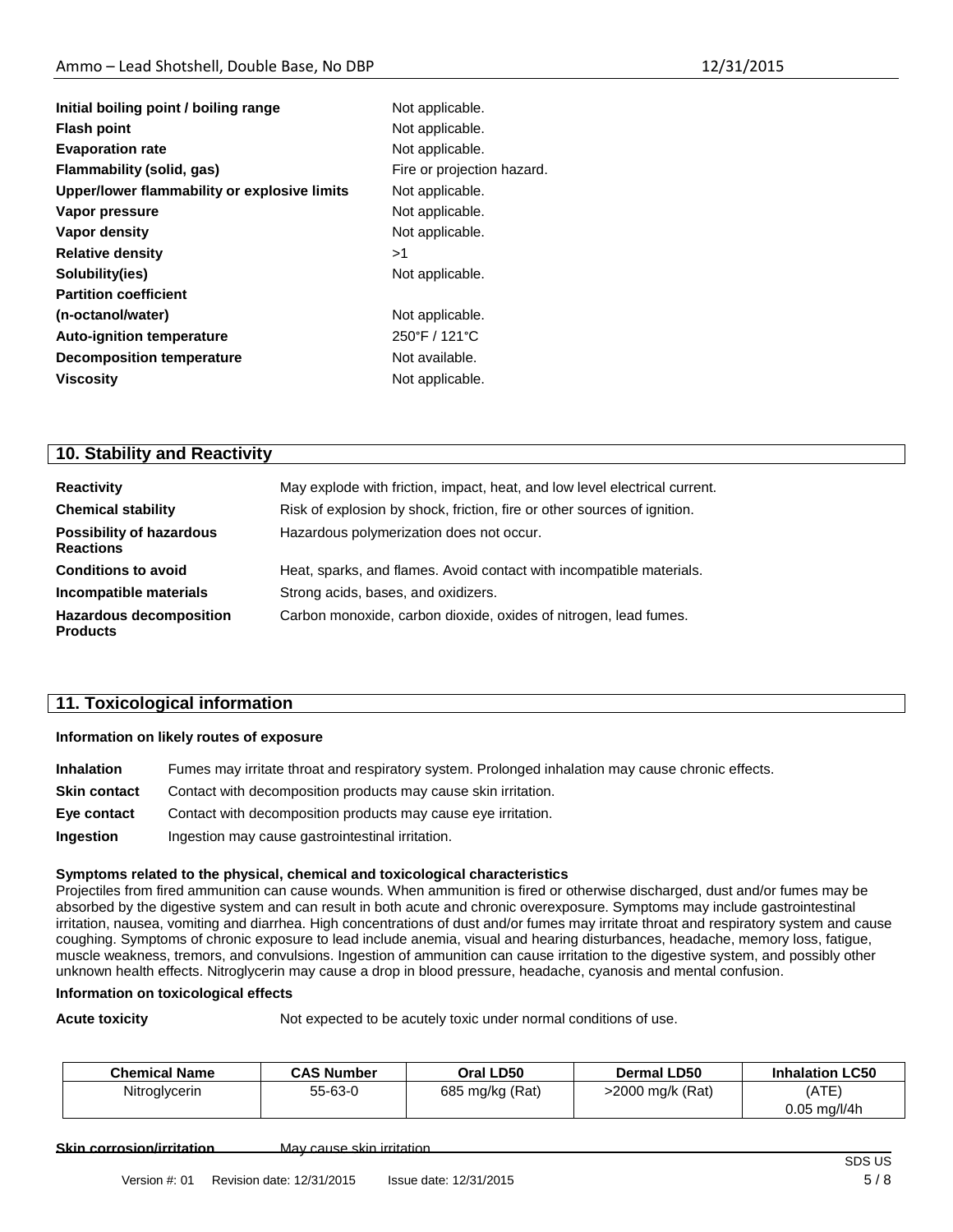| Serious eye damage/eye<br>irritation | May cause eye irritation. |                                                                          |                                                                                               |                                                       |
|--------------------------------------|---------------------------|--------------------------------------------------------------------------|-----------------------------------------------------------------------------------------------|-------------------------------------------------------|
| <b>Respiratory sensitization</b>     | No data available.        |                                                                          |                                                                                               |                                                       |
| <b>Skin sensitization</b>            |                           | Not expected to cause skin sensitization under normal conditions of use. |                                                                                               |                                                       |
| Germ cell mutagenicity               |                           |                                                                          | This product or any of its ingredients are not known or reported to be mutagenic.             |                                                       |
| Carcinogenicity                      | human carcinogen.         |                                                                          | The National Toxicology Program (NTP) considers lead compounds reasonably anticipated to be a |                                                       |
| <b>Chemical Name</b>                 | <b>CAS Number</b>         | <b>ACGIH</b>                                                             | <b>IARC</b>                                                                                   | <b>NTP</b>                                            |
| Lead                                 | 7439-92-1                 | Lead and Inorganic<br>Compounds (as PB) -<br>Canfinaced animal           | Possibly carcinogenic to<br>humans (2B)                                                       | Reasonably anticipated<br>to be a human<br>corcinogon |

|                                            |                                          | carcinogen                                                                |
|--------------------------------------------|------------------------------------------|---------------------------------------------------------------------------|
| Lead Styphnate<br>Not Listed<br>15245-44-0 | Lead compounds -<br>Not classifiable (3) | Lead compounds -<br>Reasonably anticipated<br>to be a human<br>carcinogen |

| <b>Reproductive toxicity</b>                          | May damage fertility or the unborn child.                                                                                       |
|-------------------------------------------------------|---------------------------------------------------------------------------------------------------------------------------------|
| Specific target organ toxicity -<br>single exposure   | Not classified.                                                                                                                 |
| Specific target organ toxicity -<br>repeated exposure | Causes damage to organs (central nervous system, blood, kidney, reproductive system) through<br>prolonged or repeated exposure. |
| <b>Aspiration hazard</b>                              | Due to the physical form of the product it is not an aspiration hazard.                                                         |
| <b>Chronic effects</b>                                | Prolonged or repeated exposure to decomposition products may cause chronic effects.                                             |

| 12. Ecological Information       |                                                                              |  |
|----------------------------------|------------------------------------------------------------------------------|--|
| <b>Ecotoxicity</b>               | Not expected to be hazardous to the aquatic environment in its present form. |  |
| Persistence and degradability    | No data available on product mixture.                                        |  |
| <b>Bioaccumulative potential</b> | No data available on product mixture.                                        |  |
| <b>Mobility in soil</b>          | No data available on product mixture.                                        |  |
| Other adverse effects            | No other adverse environmental effects known.                                |  |

## **13. Disposal Considerations**

#### **Disposal instructions**

Dispose of in accordance with applicable federal, state, and local regulations. Do not discharge into drains, water courses or onto the ground.

#### **Local disposal regulations**

Dispose of in accordance with local regulations.

#### **Waste from residues / unused products**

Care must be taken to prevent environmental contamination from the use of this material. The user has the responsibility to dispose of unused material, residues, and containers in compliance with all relevant laws and regulations. Dispose in accordance with all applicable regulations. Do not discharge into drains, water courses or onto the ground.

#### **Contaminated packaging**

Dispose of in accordance with federal, state and local regulations.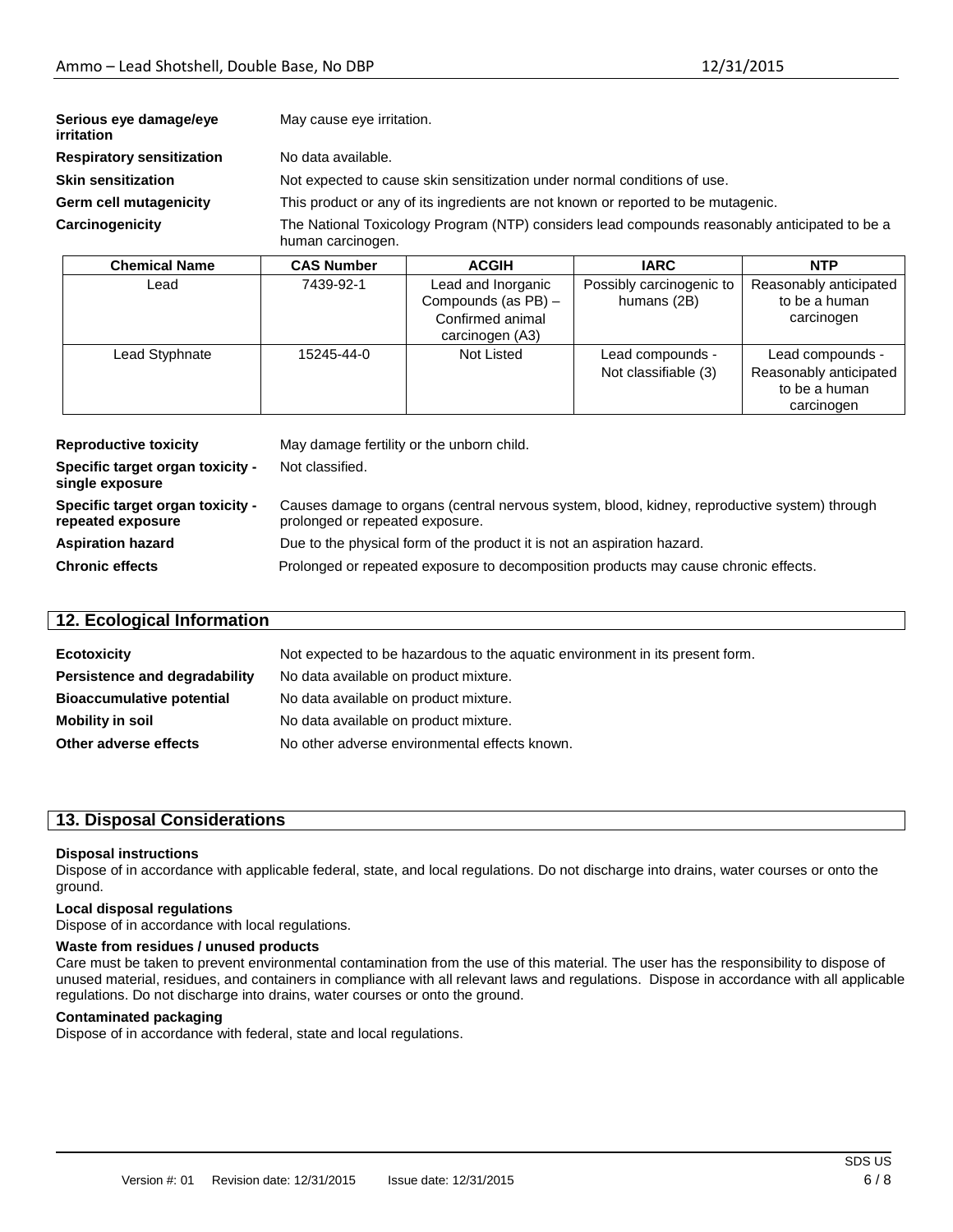## **14. Transport Information**

## **DOT**

UN Number: UN0012<br>UN Proper Shipping Name: Cartridges Small Arms UN Proper Shipping Name: Transport Hazard Class(es): LQ or 1.4S Packing Group: II<br>Special precautions for user: T

#### **IATA**

UN Proper Shipping Name: Cartridges Cartridges Cartridges Small Arms Transport Hazard Class(es): 1.<br>Packing Group: 1.4S Packing Group:<br>Special precautions for user:

This material is a dangerous good for transport. All involved staff must be appropriately trained.

UN Number: UN0012<br>UN Proper Shipping Name: Cartridges Small Arms This material is a dangerous good for transport. All involved staff must be appropriately trained.

#### **IMDG**

UN Number: UN0012<br>
UN Proper Shipping Name: Cartridges Small Amrs UN Proper Shipping Name: Transport Hazard Class(es): 1.4S Packing Group: II Special precautions for user: This material is a dangerous good for transport. All involved staff must be appropriately trained.

#### **Transport in bulk according to** Not applicable. **Annex II of MARPOL 73/78 and the IBC Code**

### **15. Regulatory Information**

#### **US federal regulations**

**Hazard categories** 

This product is a "Hazardous Chemical" as defined by the OSHA Hazard Communication Standard, 29 CFR 1910.1200.

#### **CERCLA Hazardous Substance List (40 CFR 302.4)**

Lead (10 lbs); Copper (5000 lbs); Zinc (1000 lbs); Nitroglycerine (10 lbs)

# **Superfund Amendments and Reauthorization Act of 1986 (SARA)**

Delayed Hazard - Yes Fire Hazard - No Pressure Hazard - Yes Reactivity Hazard - No

#### **SARA 302 Extremely hazardous substance** Not listed.

#### **SARA 311/312 Hazardous chemical** Yes

#### **SARA 313 (TRI reporting)**

Lead (7439-92-1); Copper (7440-50-8); Zinc (7440-66-6); Nitroglycerin (55-63-0)

#### **US state regulations**

### **US. Massachusetts RTK - Substance List**

Lead (7439-92-1); Iron Oxide (1309-37-1); Nitrocellulose (9004-70-0); Nitroglycerin (55-63-0); Copper (7440-50-8); Lead styphnate (15245-44-0)

#### **US. New Jersey Worker and Community Right-to-Know Act**

Iron Oxide (1309-37-1); Lead (7439-92-1); Nitrocellulose (9004-70-0); Nitroglycerin (55-63-0); Copper (7440-50-8); Lead styphnate (15245-44-0)

#### **US. Pennsylvania Worker and Community Right-to-Know Law**

Iron Oxide (1309-37-1); Lead (7439-92-1); Nitrocellulose (9004-70-0); Nitroglycerin (55-63-0); Copper (7440-50-8)